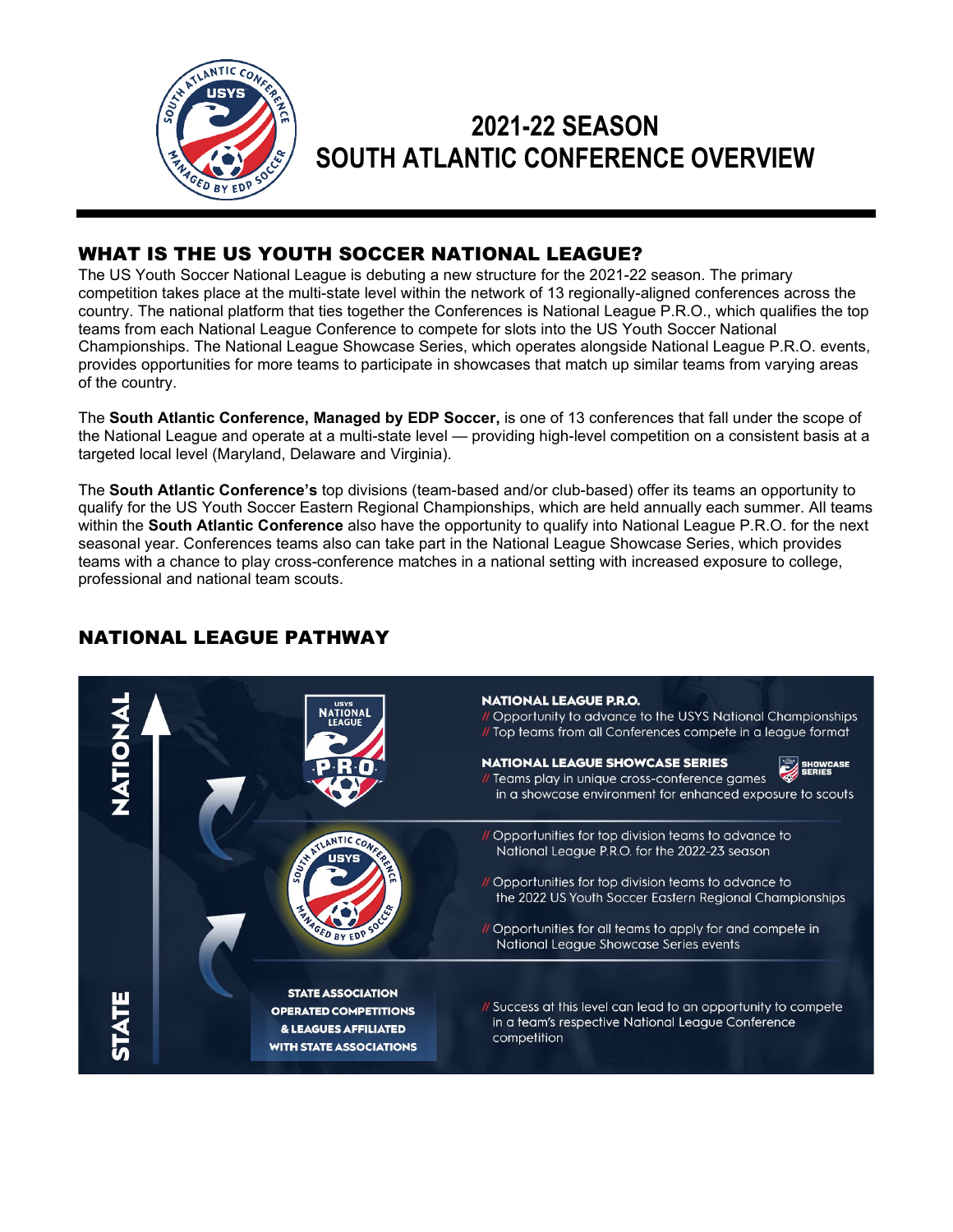# COMMITMENT

Any team looking to participate in the South Atlantic Conference must understand the level of commitment it takes to participate in a League that stretches across four different state associations. All teams understand that this is a multi-state league and that teams may have extensive travel to participate in conference games. A limited number of teams are accepted into the South Atlantic Conference, so it is important that each team makes the commitment to travel BEFORE applying to the conference.

# BOYS and GIRLS AGE GROUPS OF COMPETITION

The 2021-22 South Atlantic Conference will include the following boys and girls age groups:

- 13 and Under (13U) for players born on January 1, 2009 or later
- 14 and Under (14U) for players born on January 1, 2008 or later
- 15 and Under (15U) for players born on January 1, 2007 or later
- 16 and Under (16U) for players born on January 1, 2006 or later
- 17 and Under (17U) for players born on January 1, 2005 or later
- 18 and Under (18U) for players born on January 1, 2004 or later
- 19 and Under (19U) for players born on January 1, 2003 or later

#### ENTRY FEE

The Team Entry Fee to participate in the South Atlantic Conference is \$850 per team for 13U-19U teams and is non-refundable if a team is accepted into the conference and later drops out. **PLEASE NOTE** that the Team Entry Fee must be paid to EDP Soccer at the time of application into the Conference. Payment will not be transacted until the team is accepted into the South Atlantic Conference.

The Team Fee does not include Referee Fees, which will be paid in accordance with the Conference Operating Procedures. Each team is responsible for its own costs incurred in connection with participation including but not limited to travel, housing, meals, and uniforms.

#### APPLICATION PROCEDURES

The Team Application deadline is Monday, July 1, 2021. Teams wishing to participate in the South Atlantic Conference should contact the EDP Soccer office for the web link to enter the secure application website for the South Atlantic Conference. Following submission of a team application, EDP Soccer will review team applications and determine if your team will be accepted into the South Atlantic Conference for the 2021-22 Season. In completing the application form, teams are required to submit accurate information on team accomplishments. Misrepresentation of team accomplishments may result in the team being disqualified from South Atlantic Conference participation. To register you will need your GotSport username and password. *Please do not sign up for the league if you cannot meet all the required dates above that apply to your team.*

# QUALIFYING TEAMS, SELECTION AND PLACEMENT

The criteria used for acceptance and placement includes but is not limited to the team's performance in 2020-21 South Atlantic Conference play, 2020-21 US Youth Soccer National Championship Series play (State Cup, Regionals and Nationals), and 2020-21 National League event. Accepted teams shall be notified via a website posting or an e-mail regarding their acceptance and placement into the South Atlantic Conference. The list of teams accepted along with tier and division placement for the 2021-22 season is expected to take place on or around July 9, 2021.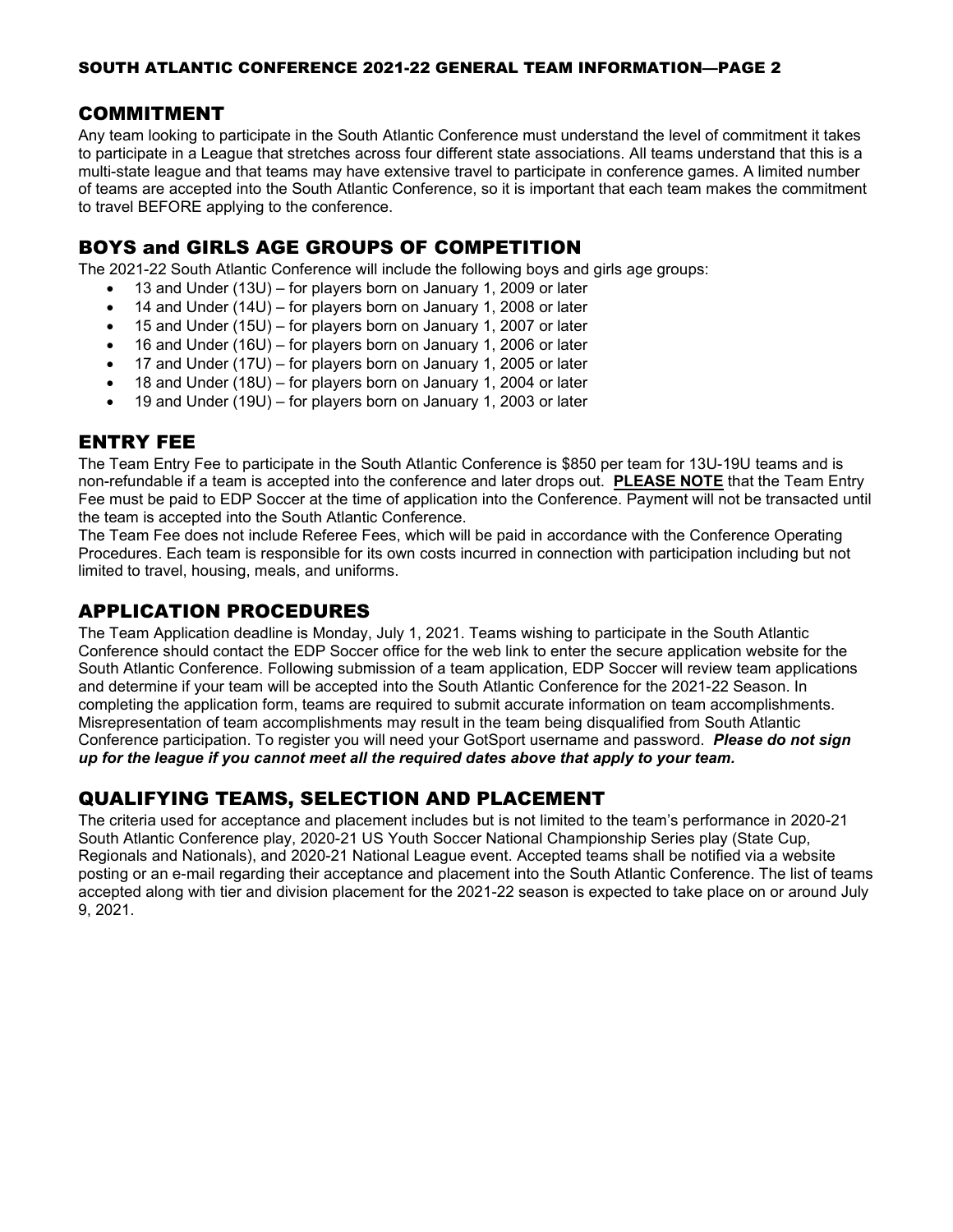#### SOUTH ATLANTIC CONFERENCE 2021-22 GENERAL TEAM INFORMATION—PAGE 3

# THE 2021-22 SEASON

The start date of the 2021-22 season for the South Atlantic Conference is September 11, 2021. All games for the South Atlantic Conference must be completed by June 6, 2022.

#### COMPETITION FORMAT

All competitions in every age group shall be round robin. **Please be aware of the number of games that teams will be required to play.** South Atlantic Conference **teams are required to fulfill their commitment by playing out their entire conference schedule of games.** 

#### GENERAL SCHEDULING INFORMATION

Conference schedules will be developed by the League Manager, who will have sole discretion of game schedules. A coach of multiple teams within the South Atlantic Conference will be given scheduling considerations so he/she can be present for their games, however coach conflict resolution IS NOT guaranteed. Clubs are strongly encouraged to have a  $2<sup>nd</sup>$  coach that can step in should a conflict exists.

Any reschedules will be done in accordance with the Conference Operating Procedures and approval of the League Manager.

#### REFEREES

South Atlantic Conference games will use a 3-man referee system. Each team is responsible for one-half of the total referee fees per game and payment is to be made in cash prior to each game as follows:<br>13U and 14U: \$70 per game per team: a total of \$140 (\$70 to Referee

\$70 per game per team; a total of \$140 (\$70 to Referee and \$35 to each AR) 15U and 16U: \$80 per game per team; a total of \$160 (\$80 to Referee and \$40 to each AR) \$90 per game per team; a total of \$180 (\$90 to Referee and \$45 to each AR)

#### TEAM ROSTERS

Teams may utilize 30 players during a season in accordance with League Rules and Policies. A maximum 22 player Team Roster with additional use of a Club Pass Roster shall be utilized in all age groups. Club Pass players may only come from within a team's club, provided that the player is a US Youth Soccer member.

# RULES AND INFORMATION

Rules and additional information may be found on the US Youth Soccer website: <https://www.usyouthsoccer.org/leagues/>